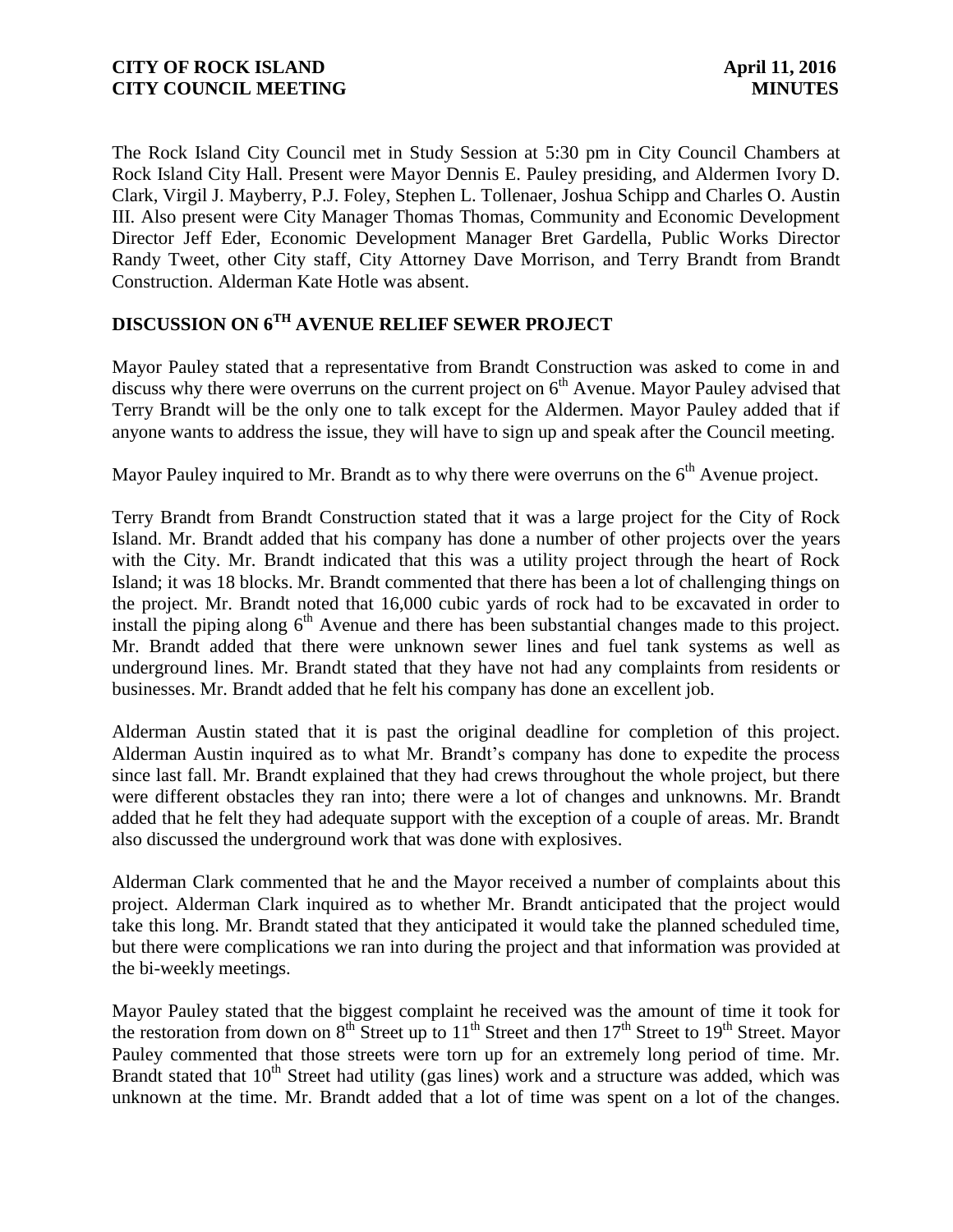Mayor Pauley and Mr. Brandt further discussed the restoration issue in regards to  $17<sup>th</sup>$  Street to  $19^{th}$  Street.

Alderman Schipp stated that 113 days has gone by since the substantial completion date per the terms of the contract. Alderman Schipp commented that the City has the right to enforce the liquidated damages at \$2,200.00 a day and that totals \$248,600.00. Alderman Schipp stated that he and many of the Council members will hold firm on that. Alderman Schipp added that it was his understanding that Brandt Construction has not made clear their intentions about the City enforcing that provision of the contract. Alderman Schipp and Mr. Brandt discussed Brandt Construction's qualifications as it related to the project. Alderman Schipp also discussed the extensions as it related to the project. Alderman Schipp inquired as to what is going to be done to make sure that the project is done as quickly as possible without compromising quality. Mr. Brandt stated that the crews are down there every day; they work six days a week on the project. Mr. Brandt added that he felt they have done 110% on the project. Alderman Schipp and Mr. Brandt further discussed this issue.

Alderman Foley stated that this is a disservice to individuals in Wards one and five. Alderman Foley stated that he voted against this project in the beginning because he didn't have the confidence that it would be done. Alderman Foley commented that at one point in the project, 9<sup>th</sup> Street,  $10^{th}$  Street,  $11^{th}$  Street,  $12^{th}$  Street,  $13^{th}$  Street,  $14^{th}$  Street and  $15^{th}$  Street were shut down and that is more than an inconvenience.

Mayor Pauley stated that Brandt Construction has done other projects for the City and there were no issues, but this project had a lot of major issues, one of which is restoration, and there were too many intersections closed at one time. Mayor Pauley added that several more people should have been put on the restoration portion of the project so that it wouldn't have taken so long. Mayor Pauley and Council further discussed these issues.

Mayor Pauley and Mr. Brandt discussed extensions as it related to the project. Mayor Pauley inquired to Mr. Brandt that when he noticed that they needed an extension, did his company meet the contract's 30 day requirement. Mr. Brandt stated that he couldn't say that they met every 30 day requirement.

Council further discussed this project as it related to Brandt Construction disputing the overcharges and the time component for completing the project. Mr. Brandt noted that they would dispute the overcharges. Mr. Brandt stated that most of the work should be done by the first of May, but there is some work that will not be completed until the middle of May.

Council discussed Brandt Construction's performance at the job site. Alderman Mayberry and Mr. Brandt discussed safety regulations in reference to fencing as it related to exposed equipment and mounds of dirt at 6<sup>th</sup> Avenue and 21<sup>st</sup> Street. In addition, Council and Mr. Brandt discussed OSHA violations in reference to this project. Council further discussed the issues in regards to the  $6<sup>th</sup>$  Avenue project.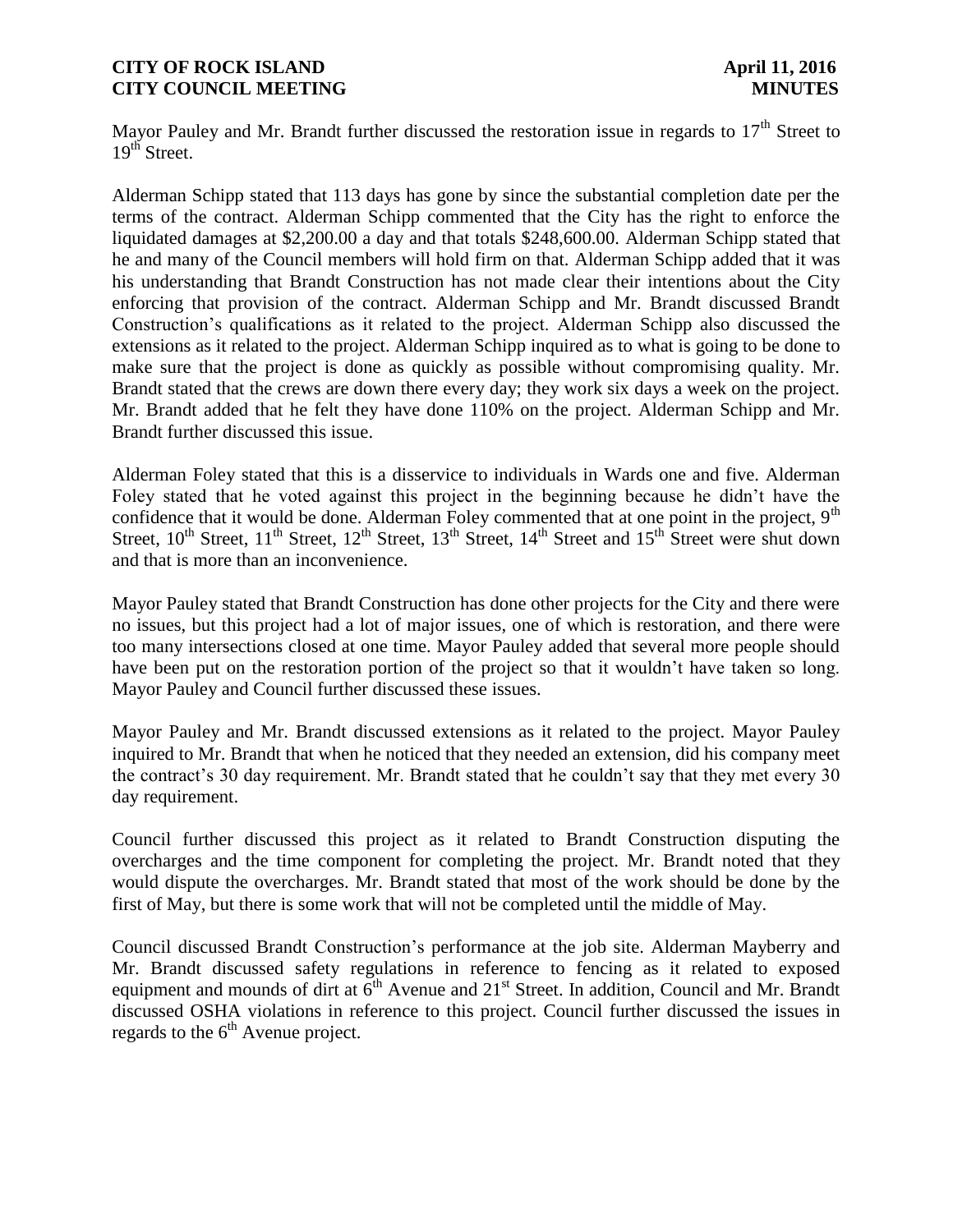## **PRESENTATION ON RETAIL ATTRACTIONS**

Economic Development Manager Bret Gardella advised that the City brought Retail Attractions on board about one year ago and they have done a wonderful job this past year. It was noted that their contract is up for renewal. Mr. Gardella pointed out that Retail Attractions has worked very hard on behalf of the City over the last year; they have made contacts with over 66 businesses a month and that includes retail franchises as well as other retail opportunities.

Mr. Gardella stated that Retail Attractions has brought three developers to town and staff is in the process of working with two of them on finding the right site. Mr. Gardella added that these are national developers who work with large concept stores and large concept retailers. Mr. Gardella commented that staff is working with one of them on a potential downtown project that is in the infancy stages.

Mr. Gardella advised that Retail Attractions has done very well in 11 months; the first month they were on board with the City, they had to compile their data on behalf of the City before they could share that with the retailers, franchises, corporations and developers they are working with.

Mr. Gardella indicated that he attended an ICSC RECON retail conference in Las Vegas. It was noted that Mr. Gardella had six meetings with six national developers in Las Vegas. Mr. Gardella offered that Retail Attractions is scheduling other meetings for staff this year at the event. Mr. Gardella commented that staff now has the ability to have more direct meetings with a couple of potential franchises that we are looking to bring in on  $11<sup>th</sup>$  Street once Walmart is up and running. Mr. Gardella advised that two of the businesses that staff has consistently wanted to bring to Rock Island is Starbucks and Chick-fil-A. Mr. Gardella added that they are looking at specific sites next to Walmart and staff is trying to get them introduced into another location in the City.

Mr. Gardella stated that he didn't think anyone expected staff to make any major announcements in the first year with Retail Attractions. However, the workload they have put forth is exemplary. Mr. Gardella recommended that Council bring Retail Attractions back for another year.

City Manager Thomas stated that when the retail consultant was brought in, it was known that it would have to be for the long gain. Mr. Thomas added that there have been other communities that have been very successful in bringing in commercial and retail development. Mr. Thomas further discussed this item.

Council discussed the presentation as it related to bringing in major retailers versus small retailers. Mr. Gardella commented that staff is looking at every aspect; staff has not ruled out large box corporations and franchises; they are in the mix. Mr. Gardella further discussed this item.

Council further discussed Mr. Gardella's presentation.

Mayor Pauley stated that the presentation on downtown parking will be deferred until next week when Alderman Hotle is back.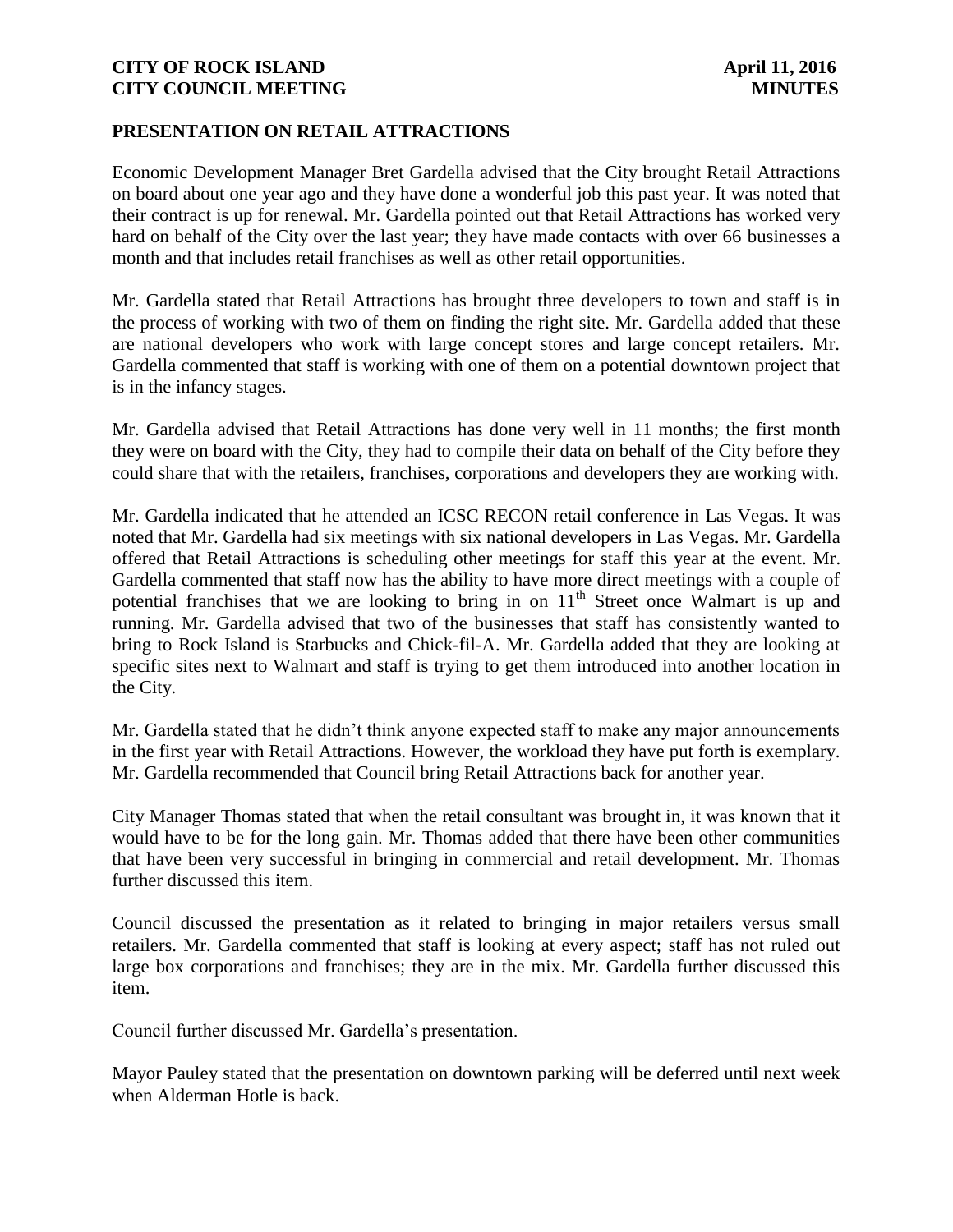### **ADJOURNMENT**

A motion made by Alderman Mayberry and seconded by Alderman Schipp to adjourn the meeting carried by the following Aye and No vote. Those voting Aye being; Alderman Clark, Alderman Mayberry, Alderman Foley, Alderman Tollenaer, Alderman Schipp and Alderman Austin; those voting No, none. The meeting was adjourned at 6:28 pm.

> \_\_\_\_\_\_\_\_\_\_\_\_\_\_\_\_\_\_\_\_\_\_\_\_ Aleisha L. Patchin, City Clerk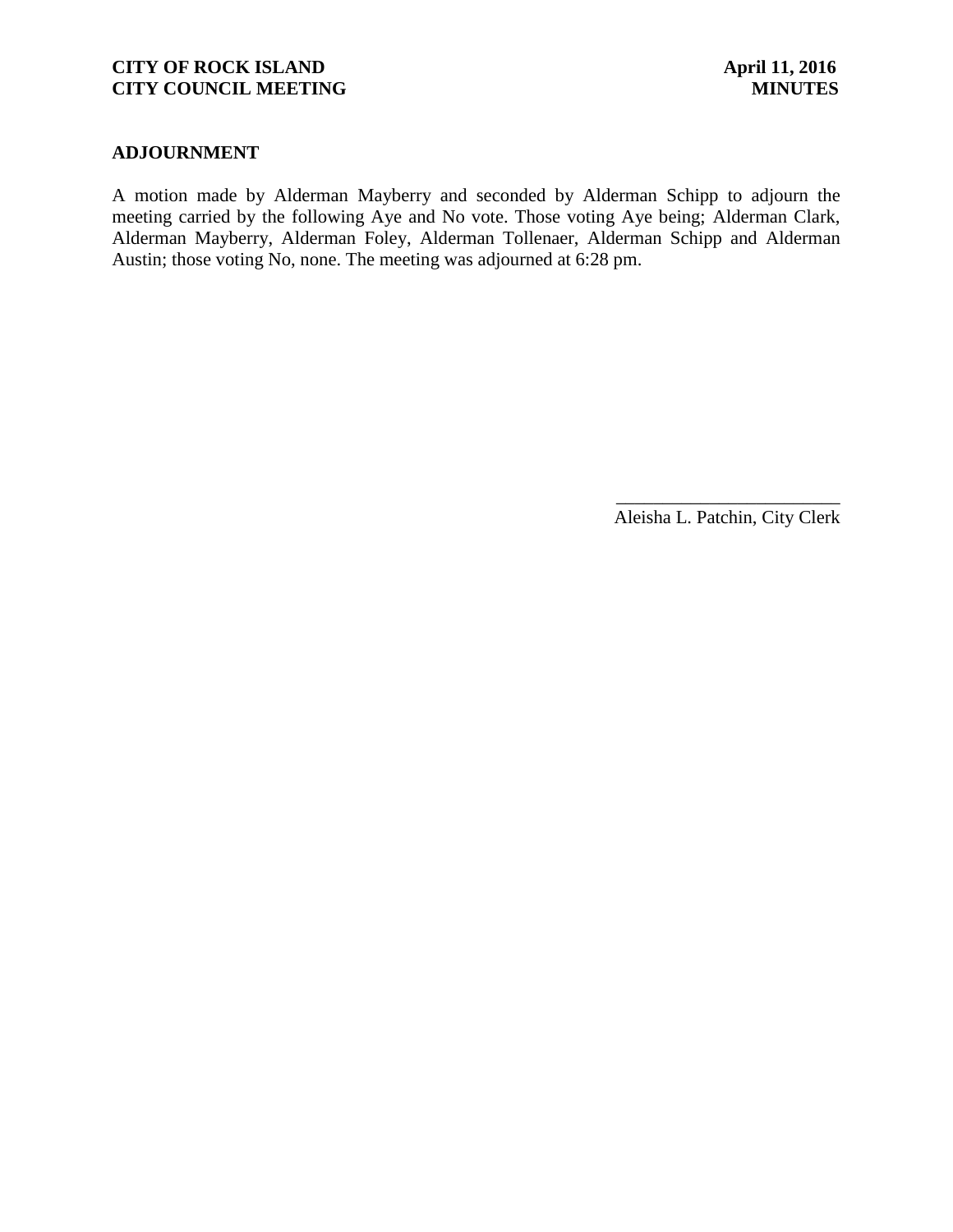Rock Island City Council met in regular session at 6:45 pm in Council Chambers of Rock Island City Hall. Present were Mayor Dennis E. Pauley presiding, and Aldermen Ivory D. Clark, Virgil J. Mayberry, P.J. Foley, Stephen L. Tollenaer, Joshua Schipp and Charles O. Austin III. Also present were City Manager Thomas Thomas and City Attorney Dave Morrison. Alderman Kate Hotle was absent.

### Introductory Proceedings

Mayor Pauley called the meeting to order and led in the Pledge of Allegiance. Alderman Mayberry gave the Invocation.

## Agenda Item #5 **Minutes of the meeting of April 4, 2016.**

A motion was made by Alderman Austin and seconded by Alderman Foley to approve the Minutes of the meeting of April 4, 2016 as printed. The motion carried by the following Aye and No vote; those voting Aye being; Alderman Clark, Alderman Mayberry, Alderman Foley, Alderman Tollenaer, Alderman Schipp and Alderman Austin; those voting No, none.

## Agenda Item #6 **Update Rock Island by Mayor Pauley.**

Mayor Pauley stated that Gilda's Club of the Quad Cities is holding their annual 5K run/walk and 1 mile fun run on Saturday, April 16, 2016 starting at 9:00 am. The Mayor added that the Blues Brothers themed race is presented by UnityPoint Health – Trinity and will take place in The District of Rock Island. In addition, RIBCO will host a post-race party featuring a live tribute band "The Bluz Brothers" from 11:00 am to 1:00 pm. For more information and registration, please go to www.gildasclubqc.org.

Mayor Pauley commented that rivers are time machines and they will take us back in our history if we listen to their songs. Touring singer and songwriter Barry Cloyd traces that history in story and song on April 13, 2016 from 6:00 pm to 7:30 pm at the Main Library. Mayor Pauley stated that Cloyd is a West Peoria musician, storyteller and historian, specializing in roots, blues, originals and Celtic music traditions. The event is free.

Mayor Pauley advised that the Rock Island Library will hold their annual drive up and drop off event for shredding personal documents and papers. Mayor Pauley added that the Shredder, a document destruction truck will be at the Main Library on Friday, April 29, 2016 from 10:00 am to 12:00 pm. Attendees are limited to 3 normal size file boxes of documents per vehicle. For more information, call the library at (309) 732-7323.

#### Agenda Item #7

# **A Special Ordinance granting a Special Use Permit at 1512 25th Street.**

It was moved by Alderman Austin and seconded by Alderman Foley to consider, suspend the rules and pass the ordinance. The motion carried by the following Aye and No vote; those voting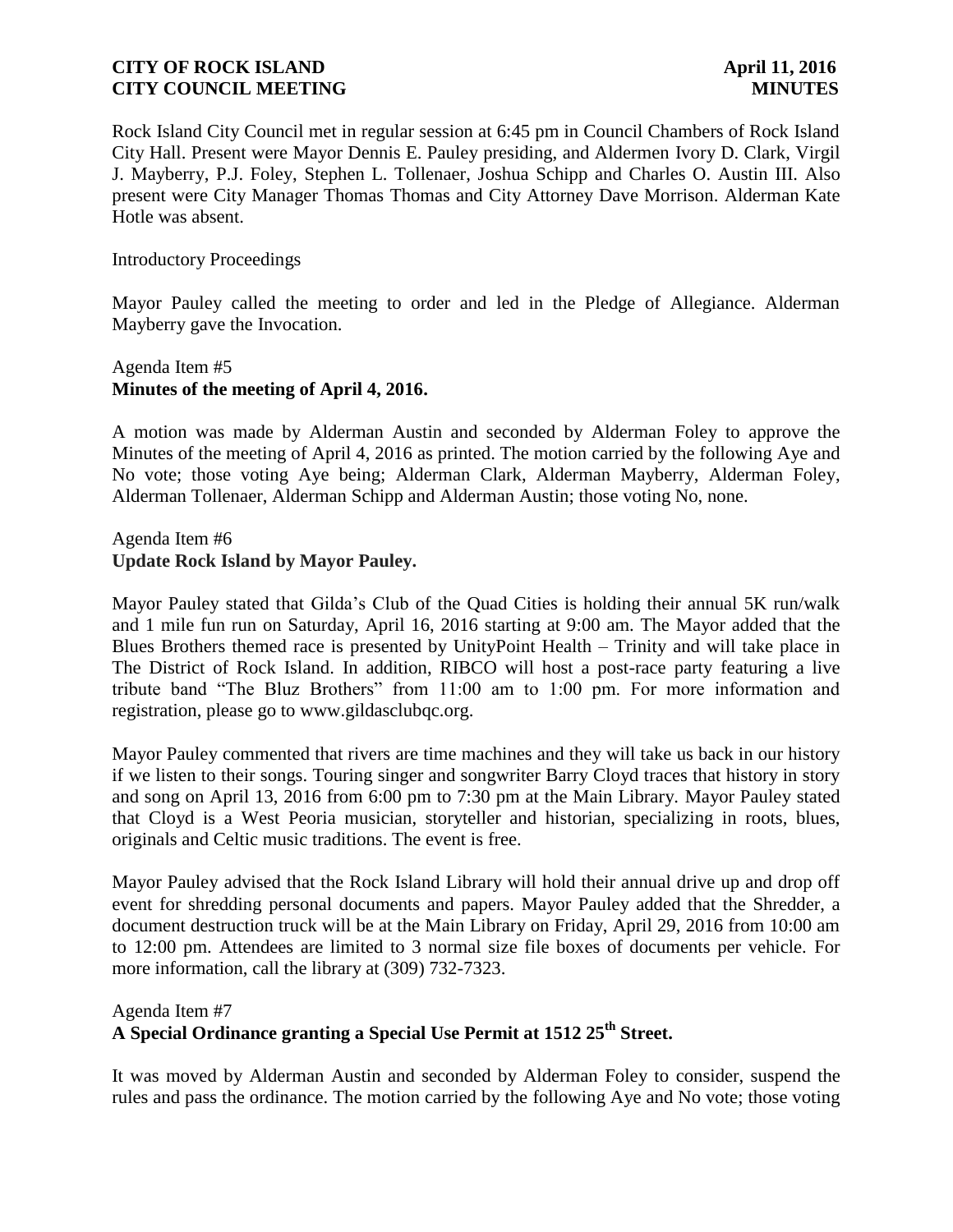Aye being; Alderman Clark, Alderman Mayberry, Alderman Foley, Alderman Tollenaer, Alderman Schipp and Alderman Austin; those voting No, none.

## Agenda Item #8 **CLAIMS**

It was moved by Alderman Austin and seconded by Alderman Schipp to accept the following reports and authorize payments as recommended.

Comments followed. Alderman Austin referred to item (d) in regards to road salt. Alderman Austin stated that he questioned as to whether the City has a good price to go ahead and buy the extra amount of salt in which the City is entitled to. Alderman Austin stated that Public Works Director Randy Tweet told him no because the domes are about 100% full. Alderman Austin stated that this is the benefit of having a nice winter.

After comments, the motion carried by the following Aye and No vote; those voting Aye being; Alderman Clark, Alderman Mayberry, Alderman Foley, Alderman Tollenaer, Alderman Schipp and Alderman Austin; those voting No, none.

a. Report from the Human Resources Department regarding payment in the amount of \$19,763.07 to Broadspire for Worker's Compensation Settlement for Timothy Steines.

b. Report from the Public Works Department regarding payment #6 in the amount of \$408,478.95 to Civil Constructors, Inc. for services provided for the Farmall Storage Tank project.

c. Report from the Public Works Department regarding payment #28 in the amount of \$73,013.15 to Gilbane Building Company for construction services provided for the Rock Island Police Station project.

d. Report from the Public Works Department regarding payment in the amount of \$82,949.02 to Central Salt for providing 1,048.66 tons of salt for this year's winter season.

## Agenda Item #9 **Claims for the week of April 1 through April 7 in the amount of \$706,711.50.**

Alderman Clark moved and Alderman Foley seconded to allow the claims. The motion carried by the following Aye and No vote; those voting Aye being; Alderman Clark, Alderman Mayberry, Alderman Foley, Alderman Tollenaer, Alderman Schipp and Alderman Austin; those voting No, none.

## Agenda Item #10

**Report from the Public Works Department regarding bids for the 38th Street and 18th Avenue Intersection Resurfacing project, recommending the bid be awarded to Tri-City Blacktop in the amount of \$457,915.30.**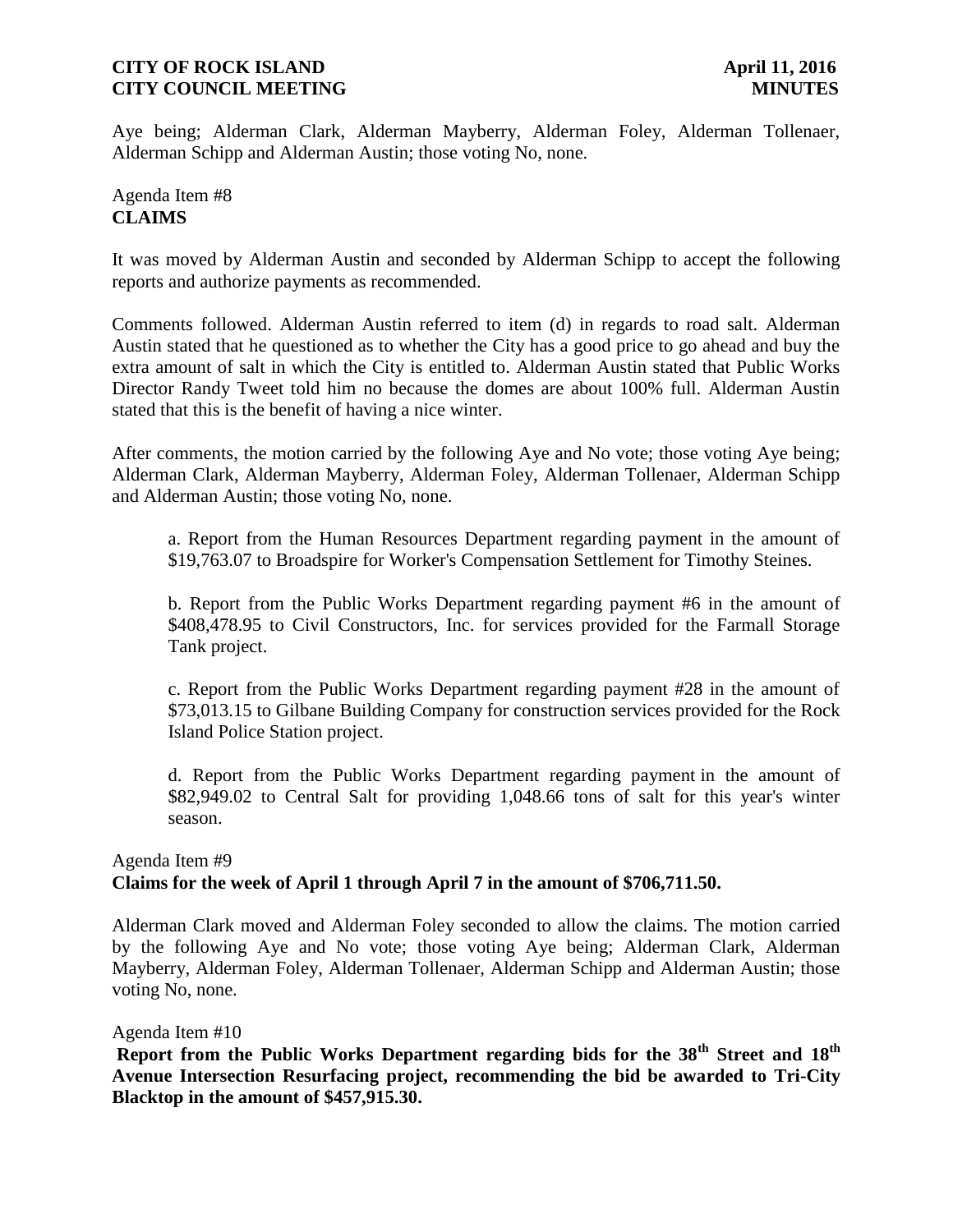It was moved by Alderman Foley and seconded by Alderman Tollenaer to award the bid as recommended and authorize the City Manager to execute the contract documents.

Discussion followed. Alderman Austin inquired upon Public Works Director Randy Tweet to discuss this item. Mr. Tweet advised that there are basically three projects, but there are two main projects. Mr. Tweet stated that one project is the resurfacing on  $18<sup>th</sup>$  Avenue from  $17<sup>th</sup>$ Street to the Moline border and that is currently scheduled for a bid letting next month, but it will probably be pushed back a little bit. Mr. Tweet advised that the next project is the resurfacing of 38<sup>th</sup> Street from 7<sup>th</sup> Avenue all the way out to Blackhawk Road and that is scheduled for sometime later this year, but it will probably go to the next year. Mr. Tweet advised that both of these projects are being paid with the majority of funds through the Federal Government, which is the Surface Transportation Program (STP funds). Mr. Tweet explained that it is a 80% - 20% match, so 80% of that is being paid for by the Federal Government and those projects go through the State.

Mr. Tweet stated that the City is doing the intersection of  $38<sup>th</sup>$  Street and  $18<sup>th</sup>$  Avenue first. Mr. Tweet noted that it really is the worst section and they would like to get that completed. Mr. Tweet pointed out that the Federal funds on the  $18<sup>th</sup>$  Avenue project are approximately \$2.8 million dollars and 38<sup>th</sup> Street is almost \$4.8 million dollars. Mr. Tweet advised that the total for the City is between \$1 and \$1.5 million dollars, but it depends on the final cost of the projects.

Council and Mr. Tweet further discussed this item as it related to cost, the prep work for the resurfacing of the streets, and the review and approval process for the projects by the State.

After discussion, the motion carried by the following Aye and No vote; those voting Aye being; Alderman Clark, Alderman Mayberry, Alderman Foley, Alderman Tollenaer, Alderman Schipp and Alderman Austin; those voting No, none.

#### Agenda Item #11

## **Report from the Public Works Department regarding bids for the 2016 Weed Control Spraying Program, recommending the bid be awarded to TruGreen Lawn Care in the amount of \$12,999.53.**

Alderman Foley moved and Alderman Mayberry seconded to award the bid as recommended and authorize the City Manager to execute the contract documents. The motion carried by the following Aye and No vote; those voting Aye being; Alderman Clark, Alderman Mayberry, Alderman Foley, Alderman Tollenaer, Alderman Schipp and Alderman Austin; those voting No, none.

#### Agenda Item #12

## **Report from the Public Works Department regarding a proposal from Symbiont for engineering design services for the Partial Sewer Separation of the Combined Sewer Outfall 006 Basin project in the amount of \$211,900.00.**

It was moved by Alderman Schipp and seconded by Alderman Foley to approve the proposal as recommended and authorize the City Manager to execute the contract documents.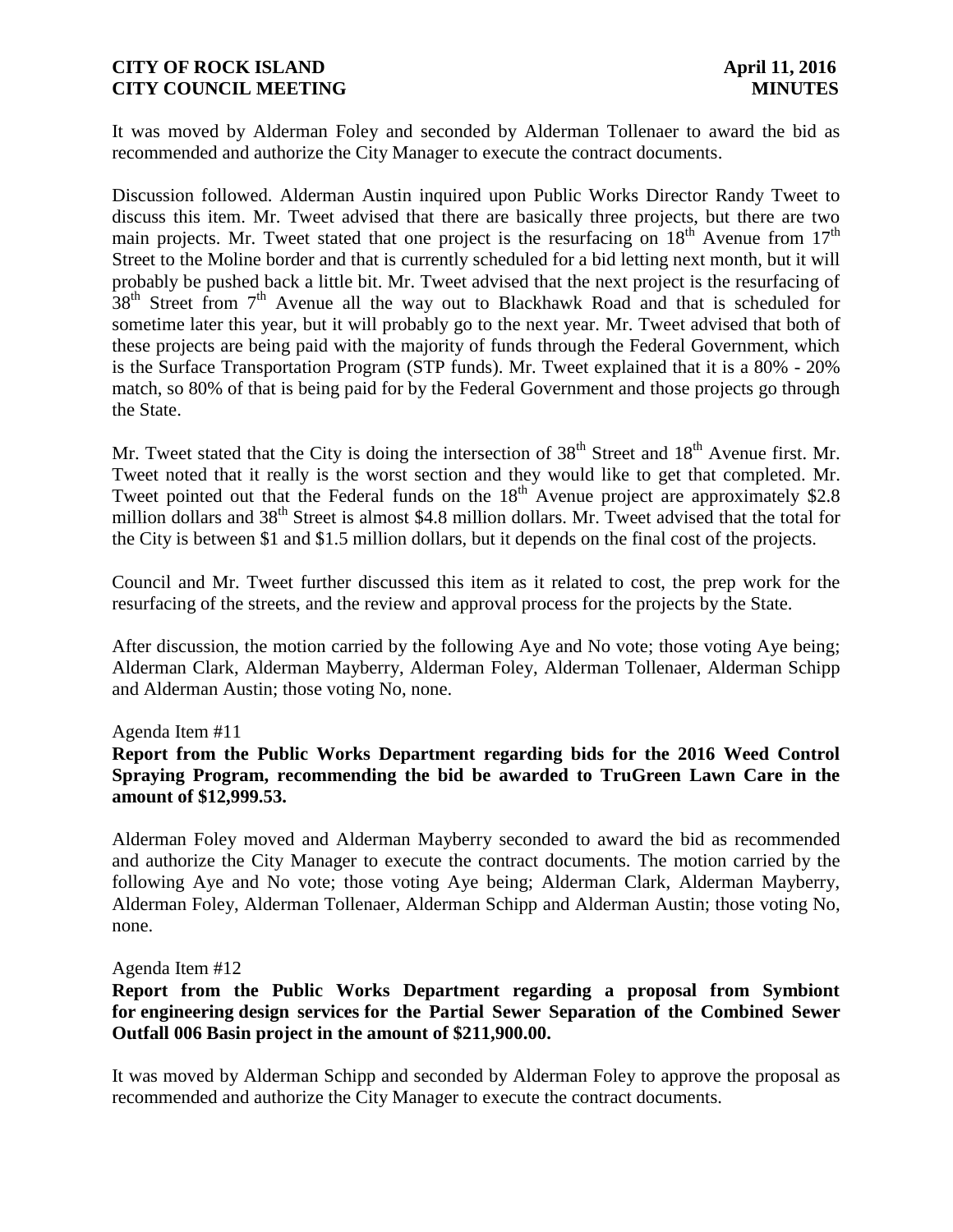Discussion followed. Alderman Schipp inquired upon Public Works Director Randy Tweet to explain this item.

Mr. Tweet advised that the  $6<sup>th</sup>$  Avenue project is part of the Long Term Control Plan and there are three components left to that, which is the upgrade of the Blackhawk Lift Station in which the engineering work is underway. Mr. Tweet added that there is the relocation of the Outfall 007, which is by Blackhawk State Park, and the last project is the separation of the sanitary storm sewers in the Greenbush neighborhood. Mr. Tweet pointed out that currently, the Greenbush neighborhood is a combined sewer, in which everything from there flows to the plant. Mr. Tweet stated that they are taking some of that neighborhood and it will flow directly to the outfall and will not actually come to the plant; they will have a separated storm sewer system through part of that.

Alderman Schipp and Mr. Tweet further discussed this item as it related to the Long Term Control Plan and cost.

After discussion, the motion carried by the following Aye and No vote; those voting Aye being; Alderman Clark, Alderman Mayberry, Alderman Foley, Alderman Tollenaer, Alderman Schipp and Alderman Austin; those voting No, none.

#### Agenda Item #13

## **Report from the Public Works Department regarding the 2016 Storm Water Outfall & Pipelining Program maintenance contract, recommending to extend the 2015 Storm Water Outfall & Pipelining Program maintenance contract with Legacy Corporation in order to perform the required maintenance through 2016**.

Alderman Foley moved and Alderman Mayberry seconded to approve the extension as recommended. The motion carried by the following Aye and No vote; those voting Aye being; Alderman Clark, Alderman Mayberry, Alderman Foley, Alderman Tollenaer, Alderman Schipp and Alderman Austin; those voting No, none.

#### Agenda Item #14

## **Report from the Community and Economic Development Department regarding a contract with B&H Real Estate Ventures (Pawn King) for the sale of two properties at 2101 11th Street and 2117 11th Street.**

Alderman Foley moved and Alderman Mayberry seconded to approve the contract as recommended, subject to minor modifications being implemented by the parties legal counsel prior to execution, authorize the City Manager to execute the contract documents at his discretion and refer to the City Attorney for an ordinance. The motion carried by the following Aye and No vote; those voting Aye being; Alderman Clark, Alderman Mayberry, Alderman Foley, Alderman Tollenaer, Alderman Schipp and Alderman Austin; those voting No, none.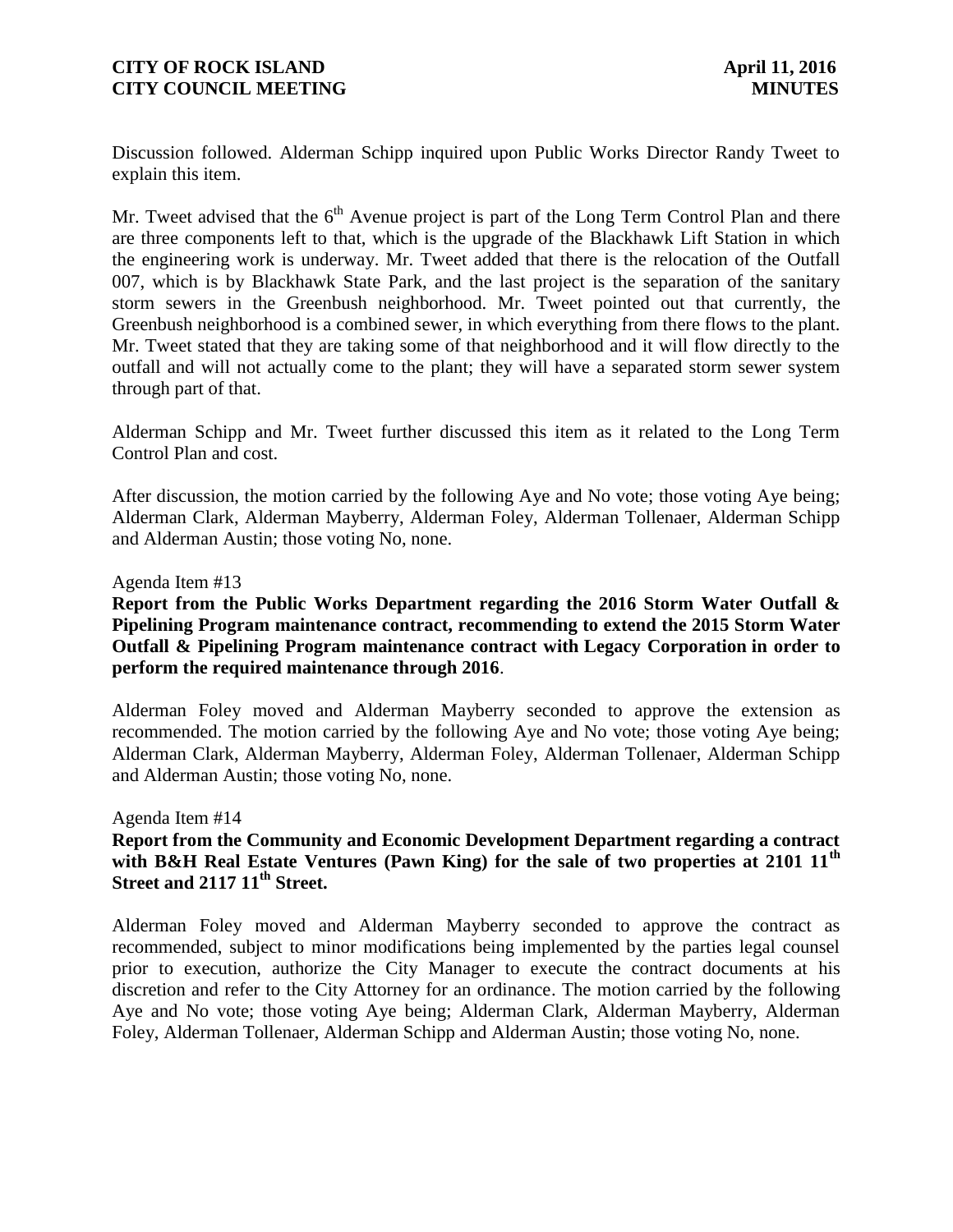#### Agenda Item #15

**Report from the Community and Economic Development Department regarding a Special Ordinance ceding the City's 2016 private activity volume bonding cap to the Quad Cities Regional Economic Development Authority.**

It was moved by Alderman Foley and seconded by Alderman Austin to consider, suspend the rules and pass the ordinance.

Discussion followed. Alderman Schipp inquired upon Community and Economic Development Director Jeff Eder to explain this item.

Mr. Eder stated that this is something the City has done for a number of years and QCREDA is one of the partners that the City works with. Mr. Eder advised that the private activity bonding cap is something we get as a home rule community; it is based on population. Mr. Eder indicated that the City has a time limit where the City can allocate it to a project. Mr. Eder added that if the City can't allocate it to a project then the City can cede it to an organization such as QCREDA or it goes back into the State pool. Mr. Eder pointed out that the City chooses to send it to QCREDA because then the City has some input on where this bonding cap gets used. Council and Mr. Eder further discussed this item.

After discussion, the motion carried by the following Aye and No vote; those voting Aye being; Alderman Clark, Alderman Mayberry, Alderman Foley, Alderman Tollenaer, Alderman Schipp and Alderman Austin; those voting No, none.

#### Agenda Item #16

**Report from the Finance Department regarding an adjustment to the CY2016 Budget, recommending increasing the TIF #1 Downtown Fund in the amount of \$300,000.00.** 

Alderman Clark moved and Alderman Foley seconded to approve the budget adjustment as recommended.

Discussion followed. Alderman Schipp clarified that he understood that the money is transferred into the TIF fund.

Community and Economic Development Director Jeff Eder stated yes, that is technically correct. Mr. Eder advised that when the annual budget was done, we had no idea that we were going to do this project so staff doesn't have the authority to spend that amount of money. Mr. Eder commented that the TIF will generate that kind of money to spend out. Mr. Eder stated that he just needs the authority to go ahead and spend it out per the development agreement that was passed last week. Mr. Eder further discussed this item.

After discussion, the motion carried by the following Aye and No vote; those voting Aye being; Alderman Clark, Alderman Mayberry, Alderman Foley, Alderman Tollenaer, Alderman Schipp and Alderman Austin; those voting No, none.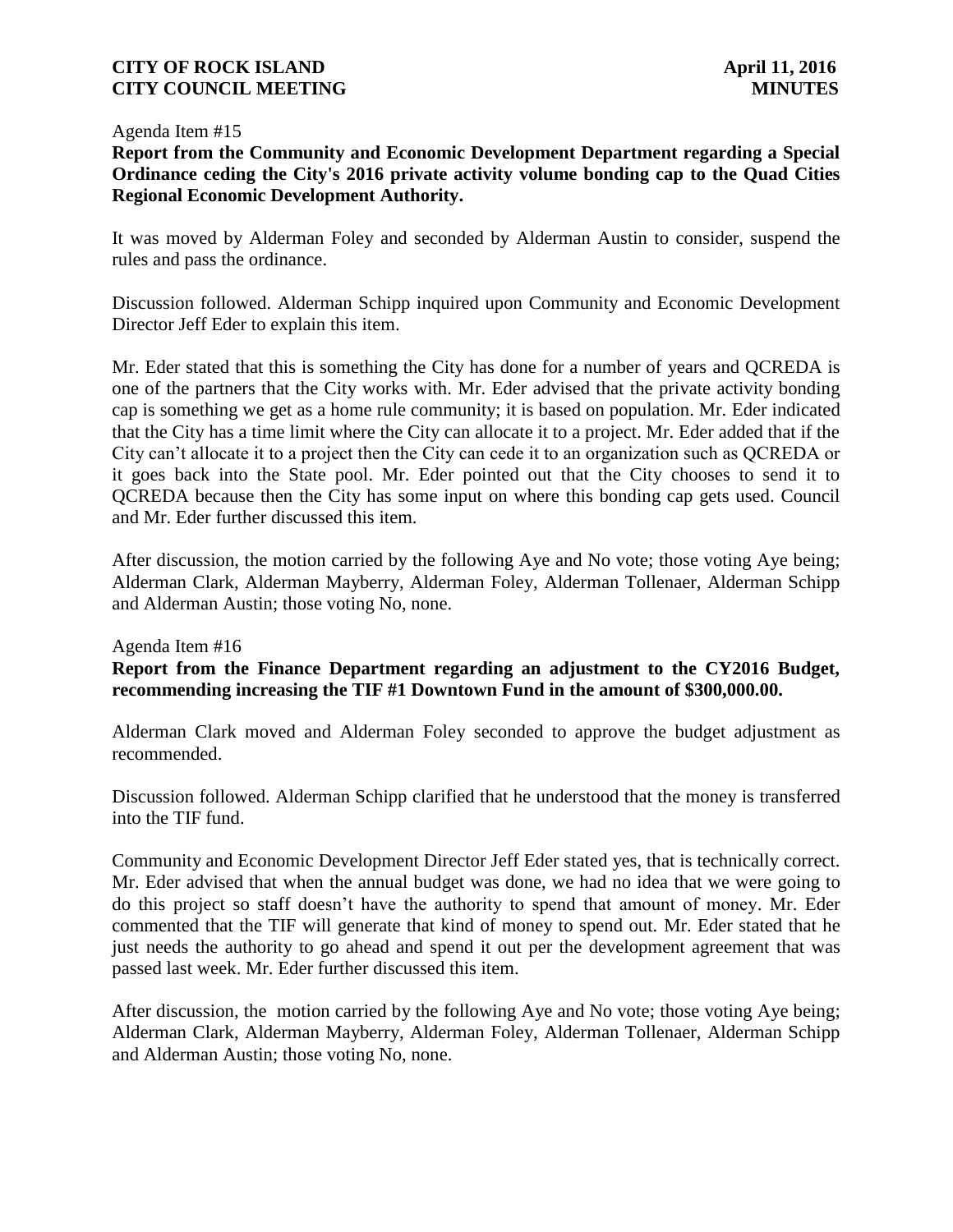#### Agenda Item #17

**Report from the Community and Economic Development Department regarding an amendment to Chapter 8, Sec. 8-234 (d) and (j) of the Code of Ordinances as it relates to bicycle parking on the Great River Plaza.**

It was moved by Alderman Clark and seconded by Alderman Tollenaer to approve the amendment as recommended and refer to the City Attorney for an ordinance.

Discussion followed. Alderman Schipp stated that the strange thing about the proposed change and language is that it will be allowing bicycles on the Plaza, but it will bar those who are on rollerblades or skateboards. Alderman Schipp stated that at one point, there was a skate shop downtown.

Mayor Pauley advised that Switch Stance Skate Shop is moving into a larger store where the Singer Sewing Machine shop was previously located at in the City.

Alderman Schipp stated that the spirit of what the City is trying to do is to open up the Plaza to more human powered transportation. Alderman Schipp didn't think it sets the right vibe for what the City is looking for in regards to the downtown.

At this time, Alderman Schipp moved to amend the proposed language to include that the City allow rollerblading and skateboarding in addition to bicycles on the Plaza, Alderman Foley seconded.

More discussion followed. Mayor Pauley stated that this is an amendment that he asked for. The Mayor explained that Avalon Thomas-Roebel of Renaissance Rock Island came to him and asked to allow bicycles because she had a grant for \$5,000.00 for bicycle racks. Mayor Pauley stated that it was an excellent idea; more people want to come down to The District; they want to use their bikes.

Alderman Austin stated that he would like to hear from staff in regards to this item before he votes on the amendment. Community and Economic Development Director Jeff Eder advised that Avalon did bring this forward and it is in the spirit of the Downtown Plan, which called for some of these activities. Mr. Eder added that it is great that she got a private entity to pay for the bike racks.

Council further discussed this item as it related to allowing skateboards and rollerblades on the Plaza in addition to bicycles. After more discussion, Alderman Austin stated that he wasn't convinced that adding rollerblades and skateboards is the direction the City should go.

After discussion, the motion to the amendment carried with four (4) Aldermen voting Aye and two (2) Aldermen voting No.

The main amended motion reads as follows: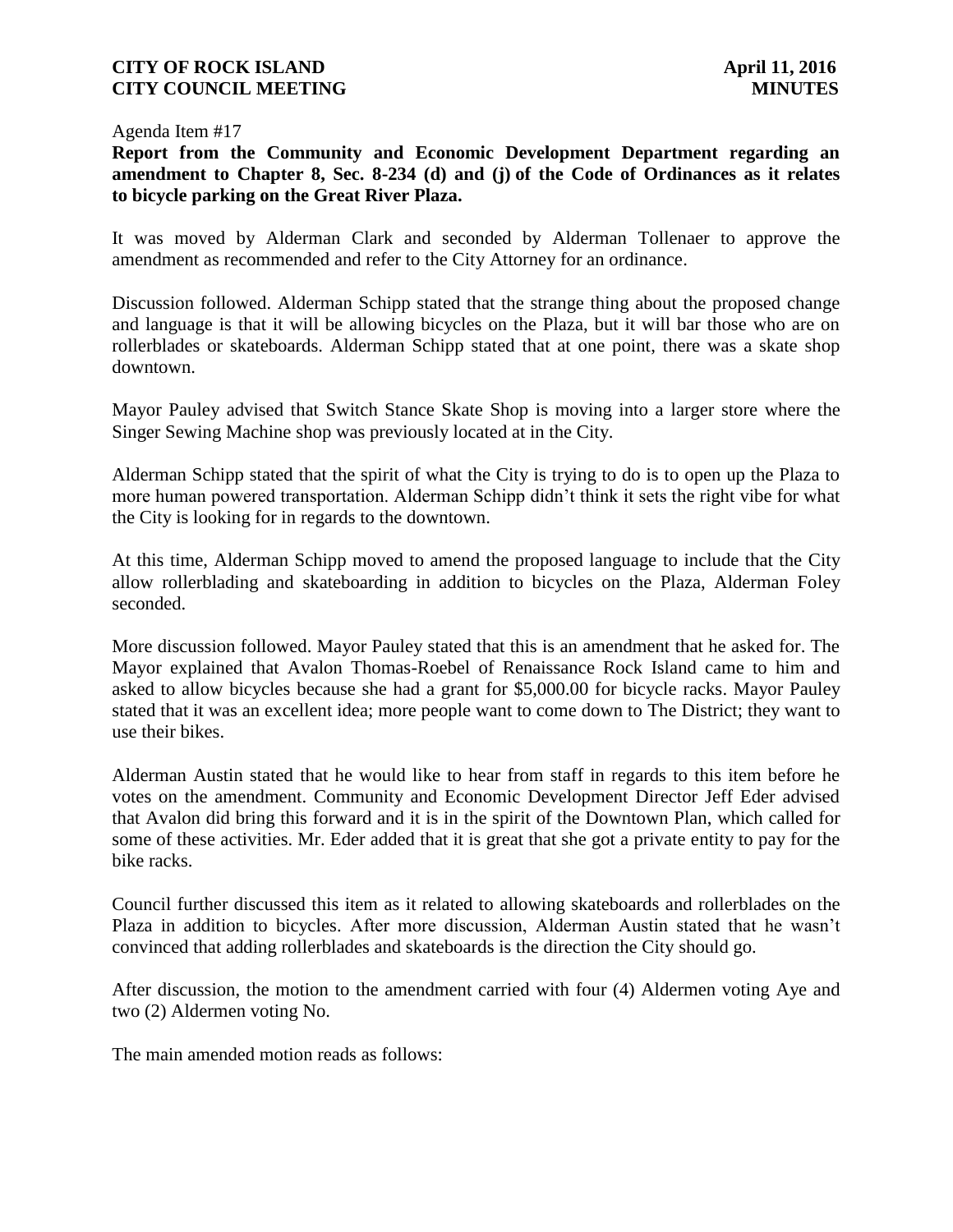It was moved by Alderman Clark and seconded by Alderman Tollenaer to approve the amendment as recommended, along with the language for allowing rollerblading and skateboarding in addition to bicycles on the Plaza and refer to the City Attorney for an ordinance. The motion carried by the following Aye and No vote; those voting Aye being; Alderman Clark, Alderman Mayberry, Alderman Foley, Alderman Tollenaer, Alderman Schipp and Alderman Austin; those voting No, none.

#### Agenda Item #18

## **Report from the City Clerk regarding a sound amplification permit application from Bethel Church for children's carnival and celebration to be held on Saturday, April 16, 2016 from 4:30 pm to 8:00 pm at 3535 38th Avenue.**

Alderman Schipp moved and Alderman Foley seconded to approve the sound amplification permit as recommended. The motion carried by the following Aye and No vote; those voting Aye being; Alderman Clark, Alderman Mayberry, Alderman Foley, Alderman Tollenaer, Alderman Schipp and Alderman Austin; those voting No, none.

#### Agenda Item #19

**Report from the City Clerk regarding a request from Icons Martini to utilize the vacant space at 1725 2nd Avenue for a fundraising event, along with requests for entertainment (inside/outside) and outdoor alcohol on Sunday, April 24, 2016 from 1:00 pm to 5:00 pm**.

It was moved by Alderman Tollenaer and seconded by Alderman Mayberry to approve the requests for utilizing 1725  $2<sup>nd</sup>$  Avenue, entertainment (inside/outside) and outdoor alcohol, subject to complying with all liquor license regulations and subject to being closed down early if noise complaints are received. The motion carried by the following Aye and No vote; those voting Aye being; Alderman Clark, Alderman Mayberry, Alderman Foley, Alderman Tollenaer, Alderman Schipp and Alderman Austin; those voting No, none.

Agenda Item #20 **Other Business.**

Alderman Mayberry inquired to Alderman Foley as to how well he did in a race that was held this past Saturday. Alderman Foley stated that he was slower than he wanted to be; it was a 5K and he did it in 25 minutes. Alderman Foley added that it was 27 degrees at kickoff at 9:15 am down at Sunset Park. Alderman Foley stated that it was great to support Spring Forward Learning Center. Alderman Foley noted that he will be running again this coming weekend in Gilda's 5K Run for Laughs. Alderman Foley further discussed this item.

Alderman Austin stated that constituents have approached him about their inability to watch the Council meetings on Channel 9. Alderman Austin stated that it was his understanding that this is because of analog and digital without a box. Alderman Austin stated that he pointed out to them that if they have a computer, they can call up the City's website, call up the Agenda and click on Watch Live and watch it on the computer. Alderman Austin stated that he talked to Information Technology Department Director Tim Bain and reporter Steve Elliott about getting the word out